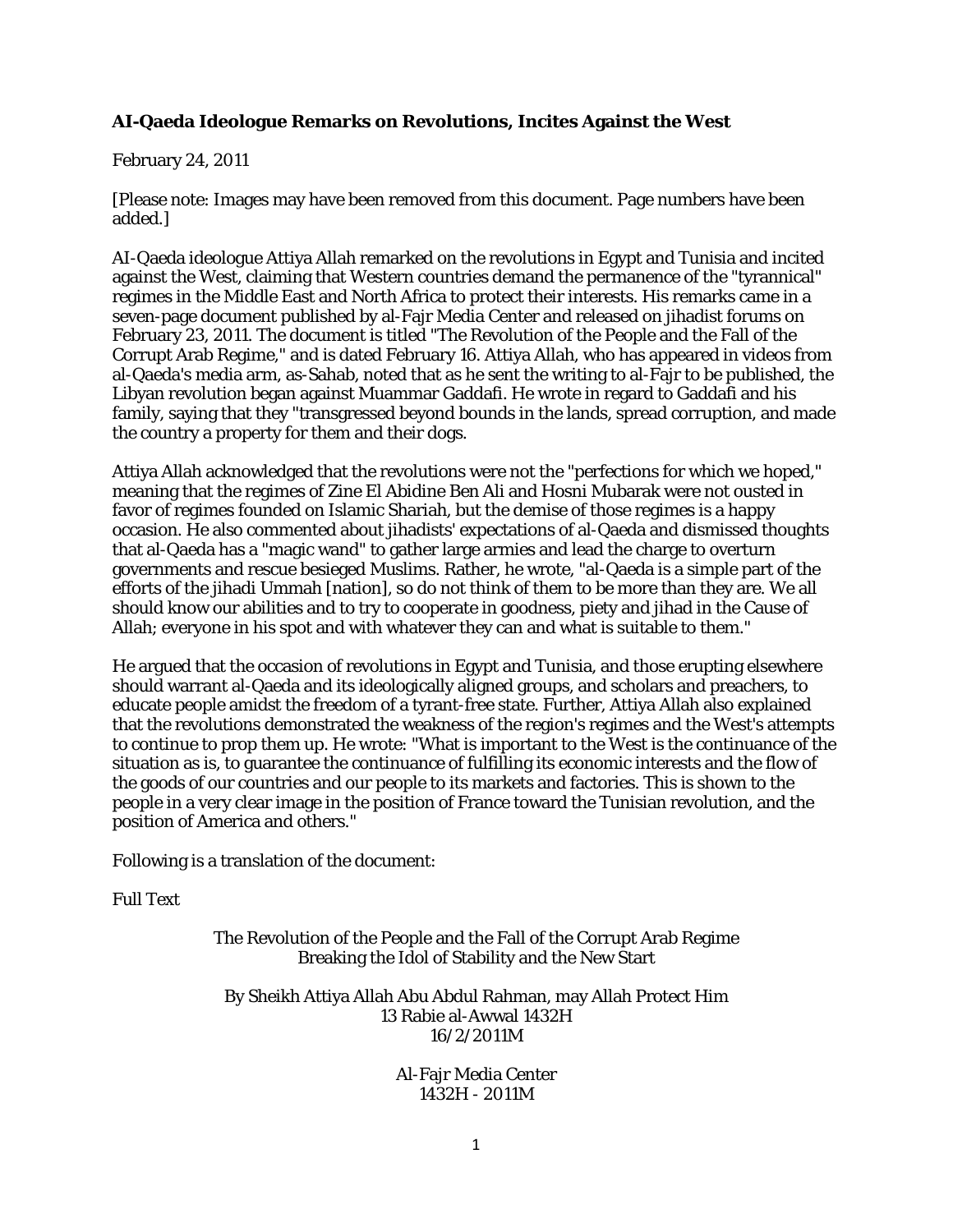With our Arab people and all the peoples of the world, we followed with enthusiasm and warmth the events of the two revolutions of Egypt and Tunisia. I imagined that I heard the sound of bones breaking of the regime of the old collapsing pharaoh Hosni LaMubarak {Note: A pun on Mubarak's name, which means "blessed," so that it means "not blessed"}, and with it - like the beats of drums - I heard the heart beats of Jews, who are a stone's throw away, while they are troubled with the extreme horror and fear that Allah threw unto them through this great event!

We used to follow the news every day, and we prayed to Allah for the Muslims to be granted a good situation and that the people of Tunisia are freed from the cowardly tyrant and that Egypt and its Muslim people are freed from this tyrant and his despicable, corrupt, oppressive, transgressing and hardhearted regime. We prayed that the Muslims in Egypt be granted a good situation and that the revolution be something good for Islam and Muslims. It is true that it is not the perfection for which we hoped, but the demise of some of the evil or a lot of it is something that makes us happy. Meanwhile, we hope that this step is an introduction to a coming good and an opening to pathways, Allah willing.

Therefore, our Muslim and Arab people in Tunisia, Egypt, Algeria, Libya, Jordan, Yemen and elsewhere need someone to remind them of Allah in such days and to remind them of the days of Allah and His laws. They need someone to draw their attention to the good examples and the points of wisdom that are learned from these universal lessons, and such is an important role for the preachers to Allah and the students and the Islamic movements.

These were revolutions, especially the revolution of Egypt against the Egyptian regime and the corrupt despicable Arab regimes alone, but its dimensions are more comprehensive and deeper than that. They are a watershed and a prominent turning point in the history of the area and its social relationships. Hosni LaMubarak and his regime were not the only victims in the revolution of Egypt, but with them also fell the idea of stability - an idea that they made into an idol worshipped by the rascal tyrants and made the people worship it. Stability of the region only meant that all factors had been achieved of their peace and security against any disturbance that bothers their luxurious, soft and extravagant states of being; or threatens their rule and their absolute control over the countries and their resources; and allows them and their families to solely enjoy the biggest share of resources and excess wealth and provisions, with what it requires of guarding the borders of the finished little State of Israel and guaranteeing its security and its protection from any jihadi orientations!

The Egyptian regime fell, and before it the Tunisian, and perhaps the Yemeni, Jordanian, Libyan, Algerian and Moroccan regimes might catch up with them, with permission from Allah the Almighty.

When I started sending this article for publishing, the news came about our people in Libya and the start of their revolution against the retarded, ominous tyrant and his family, who transgressed beyond bounds in the lands, spread corruption, and made the country a property for them and their dogs. We ask Allah to save the people from them and to grant the Muslims a good situation in which the people of obedience to the Almighty will prevail and the people who disobey Him will be humiliated.

This is how Allah gave examples to the people and the generation of youths who were able to prove their abilities in our modern world despite all the attempts of the corrupt Arab regimes to corrupt the youths on all levels and to put them to sleep. These regimes were stupid and unaware and are similar to none other than a lustful being. The revolution had to come no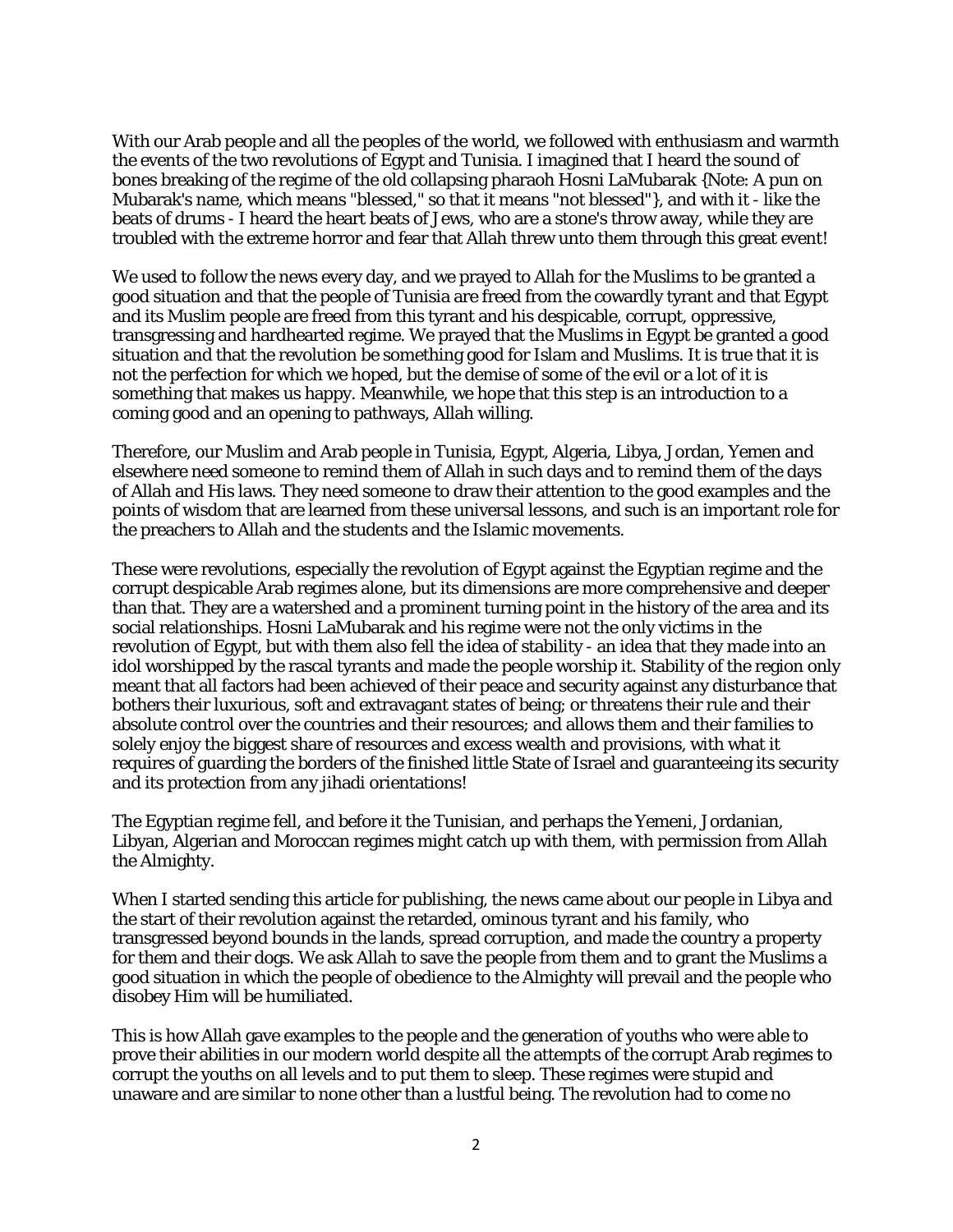matter how long it waited, because these are universal laws that we knew from history, human sciences and experiences, and from the simple calculations of psychology and sociology. The accumulation of corruption in that way in our nations and Arab and Islamic communities can never continue very long. The accumulation ultimately reached a point that lead to an explosion, which was lit by what Allah has destined and what Allah has made available, and given momentum by countless united efforts to face it. Some of the efforts are good and some are not, but Allah knows best what His creations do and what they intend and want. Some of them are successful winners in the hereafter and some will find nothing but loss in the hereafter, may Allah forbid it, but all of these efforts are united to face the tyrannical regime. I remember here what the poet Ahmad Matar said: {Poetry}

Nevertheless, I was like a lot of people who didn't anticipate it that quickly, like the way it happened in the standing green Tunisia. I don't think that the enemies expected it either, which is shown in the clumsy and stupid behavior of the French and even the Americans, although they were better than the French, especially in Egypt, and they learned from the experience and understood that change is inevitably happening!

Along with a lot of people, we thought that citizens died or were drugged for a long period of time due to what the criminal tyrants did to them, but the revolution of Tunisia and what came after proved that the people can rise at a time when experts think that they are dead or unconscious!

But nevertheless, I am going to put down two positions:

## The First Position:

We read awhile before the start of the revolution in Tunisia, meaning during the days of the tyrant Ben Ali, an article on the Internet - I think it was by Sheikh Abu Muslim al-Jaza'iri anticipating the near fall of the Tunisian regime, and the explosion of the revolution and all of that. It was noticeable and I thanked Allah when I remembered that there are youths amongst us who have good skills of contemplation, clairvoyance, understanding and expectation, and that we have aware and capable people. We ask Allah to bless them.

## The Second Position:

The message that was spread on the Internet from a Tunisian sister to al-Qaeda and its leadership of Sheikh Usama bin Laden and others, asking for help and telling about the tragedy of Islam, Muslims and religious brothers and sisters in Tunisia. The message was - regardless of the complete authentication of its truth or reality - touching, sad and enticing for more rage and anger against these cursed tyrants: the enemies of Allah, the enemies of Islam, and the enemies of virtue and purity, who along with their parties and regimes, spread unparalleled corruption. No one was able to do anything, and people were in a state of near explosion, except that Allah comforted their hearts. We only had two options, as I said to some of my brothers back then: Either to beseech Allah with supplication and strive in it with our weak brothers and sisters, or to continue in our jihad.

Steadfastness and continuance in jihad is one of the most important of what Allah the Great and Almighty granted us of opportunities to advance in service of our religion, our Ummah [nation], and our repressed and oppressed brothers and sisters.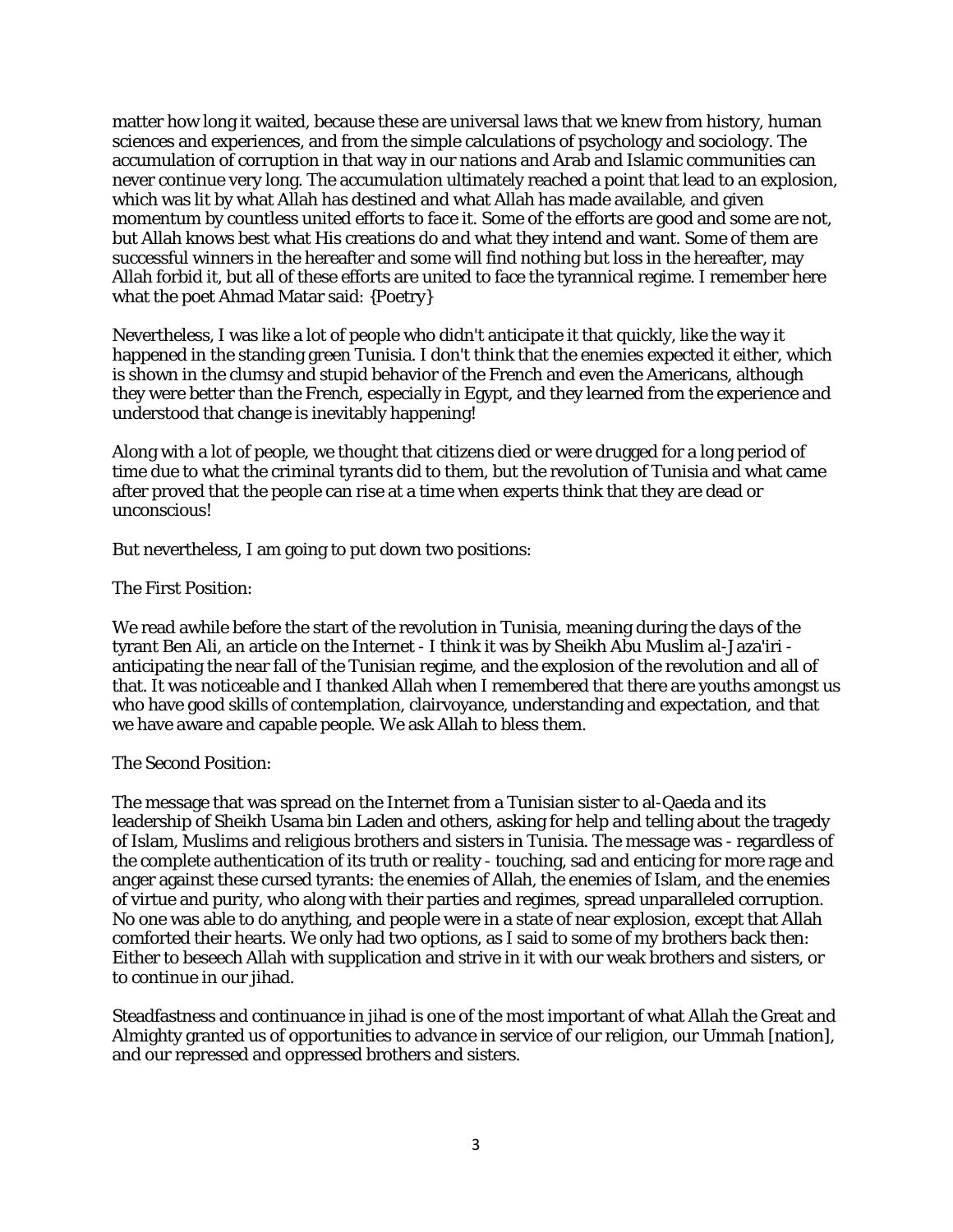On this occasion I want to clarify something to our brothers and sisters everywhere – with our appreciations in the confidence of Muslims in us and their love for us:

Al-Qaeda doesn't have a magic wand, as people say, and the story, my honorable beloved brothers and sisters, is not the story of "al-Mutasim and 'Aammoreyyah" {Note: Referring to stories of Muslim women crying for help and men gathering large armies to rescue her}, and it is not the story of moving soldiers or mobilizing tremendous armies. Al-Qaeda is a simple part of the efforts of the jihadi Ummah, so do not think them to be more than they are. We all should know our abilities and to try to cooperate in goodness, piety and jihad in the Cause of Allah; everyone in his spot and with whatever they can and what is suitable to them. Allah grants victory and descends relief and success for the honesty of truthful people, the sincerity of sincere people, and the supplication of weak defeated people.

It was as if the message of the sister from Tunisia was truly the last signal of the end of the regime of the tyrant Ben Ali, and the relief from the anguish, Allah willing. This is a lesson for those who contemplate. I hope that the sister will write another message about the new situation, which is not exactly what we are dreaming of or want, but it is for certain a relief for many from the agony. We wish that, Allah willing, there will be plenty of good and mercy within all of this.

The reformers of our Ummah today, the mujahideen and the preachers to Allah, should take this historic opportunity and start constant preaching, education, reform and revival work in the shade of freedoms and opportunities given after the revolution and after the disappearance of many effects and restrictions.

In general, we call the youths to understand the situations well and to stay away from narrowmindedness, spasticity and hastiness. They shouldn't enter into disagreements with the different sects in the Islamic movement, like the brothers of renaissance in Tunisia, for example, or others; rather, they should start with constructive work, and the same applies to the brothers in Egypt, Sinai, Rafah and elsewhere. The qualities of kindness, good morals and patience with people and their different understandings should prevail. They should know that our Ummah is living through a difficult and complicated time and it has just started attempting to rise and get out of the state of decadence in which it stayed for not only decades but for centuries!

So, the youths should have a proper level of awareness, and this doesn't oppose the zeal to offer for the religion, and the respect and enthusiasm for it, and speaking out the clear truth and the clarity of the methodology. Just add to this what we mentioned of virtues: kindness, good manners, giving priority to compassion, mercy and beneficence in dealing with all the Muslims, and not only that, but with all the people. Make your rule: I can do good and speak the truth, but only with good manners and wisdom, and avoidance of hindering, spoiling problems.

And know - may Allah bless you - that the truth is in levels, some of which are inevitable to talk about and act upon, and some of which are left behind due to justifications. So, learn about that and open your hearts to understand useful knowledge, and raise your levels of awareness and understanding.

The Arab revolutions in Tunisia and Egypt and the upcoming revolutions in other countries disclosed a vast array of facts and showed them publicly. This is great and is a mercy from Allah to the Muslims. People started writing about this and a lot will be written about it, because it is a big historical event. However, I wanted to remind about some points regarding the fragility of these police, despotic, totalitarian and tyrannical regimes. Despite their bubbly look, they are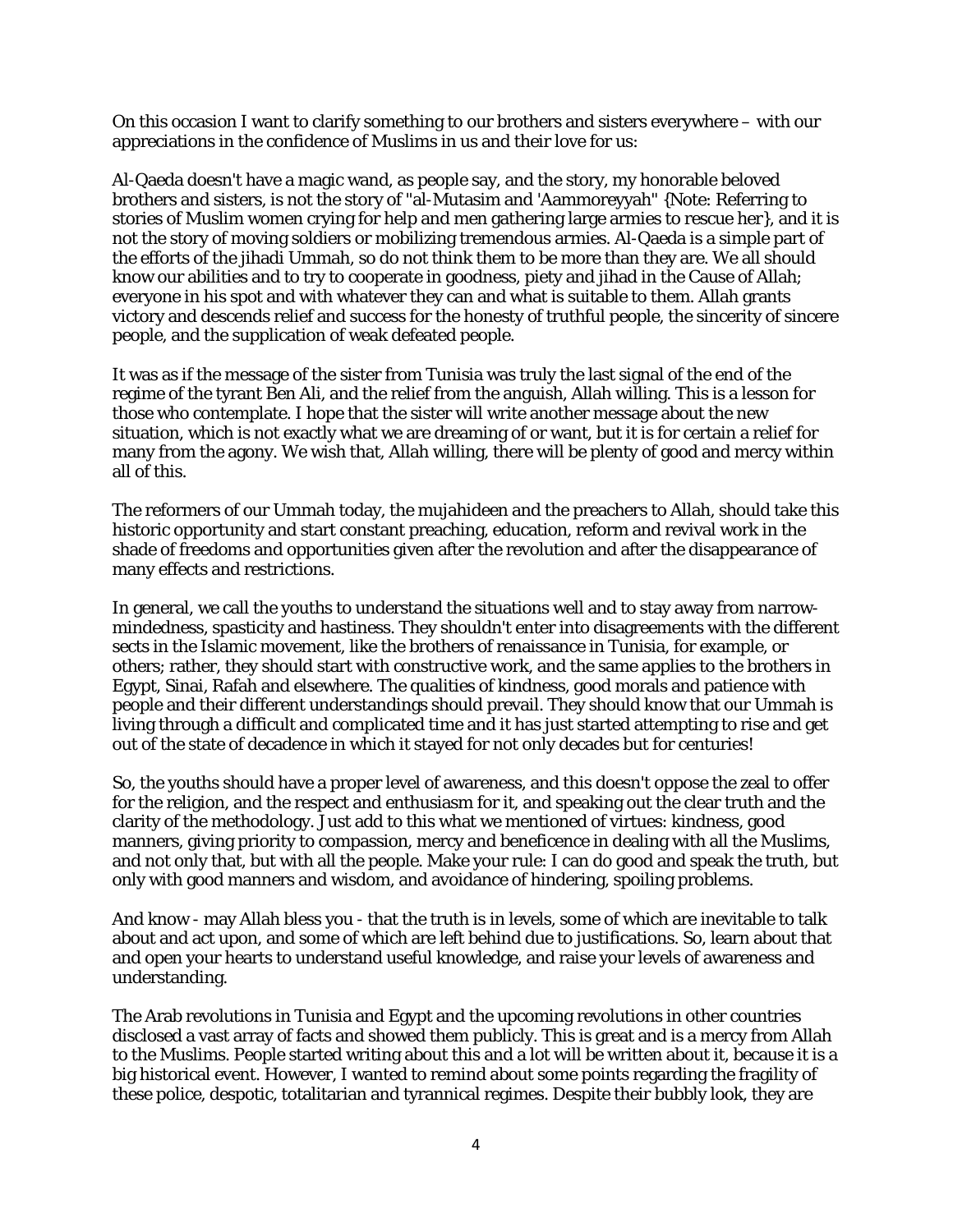empty. They are rather full of weakness and cowardice, and they are rotten on the inside and decomposing. It only takes for the people to move and revolt against them and they will fall; their presidents will flee outside and wouldn't be sheltered in their countries, even in a lizard's hole! Many people realized that the tyrant disbelieving rulers are worthless and there is no chance of reform; the rulers just made worth for themselves with the rule and power of police and henchmen and classes of people that benefit from them and whose destinies are connected with their destinies.

What became clear to the people is that the disbelieving West doesn't care about the interests of our Muslim people at all, and only cries with crocodile tears and only runs and drools after its personal interests, which require "stability" of the region and the permanence of these milch regimes {Note: Literally, regimes giving milk, but implied is giving benefits} despite their ruthlessness, oppression and repression of their people, and their opposition to their freedoms; despite their vast corruption about which the West knows very well; despite the lack of the simplest human rights under their shade; and despite the sorrows of our people and what they suffer from of deprivation and oppression about which the West knows very well What is important to the West is the continuance of the situation as is, to guarantee the continuance of fulfilling its economic interests and the flow of the goods of our countries and our people to its markets and factories. This is shown to the people in a very clear image in the position of France toward the Tunisian revolution, and the position of America and others. Whoever doesn't see these facts will never be able to see anything!

Some of the most important facts:

The clarity about the close correlation between these Arab apostate regimes and the Jews (Israel), and how the Egypt of Hosni LaMubarak is considered to be the watchful trustworthy guard of the Jews. The people saw how the Jews were hanging on to Hosni and his regime, and they saw the extent of their fear and horror for its fall. Many people today know that if it wasn't for these treacherous, disbelieving regimes (Egypt, Jordan, Syria and the rest of the small countries of the despicable Arab regimes), the small state of Israel wouldn't have stayed in existence, until the quick battle with our Ummah comes which will end in the victory of our Ummah, and that is soon, with permission from Allah the Great and Almighty.

Regarding the hypocritical Saudi regime, the Traitor of the Two Holy Mosques {Note: Rather than the proper title, 'Custodian of the Two Holy Mosques'}, the king of the Saud family, stood with all that he has of power with Hosni LaMubarak and did his utmost to help him, to the point that he opposed the Americans in their position, and this might be the first time in which he argued with them.

The people of the Arabian Peninsula and elsewhere saw how Abdullah al-Saud stood with Hosni and strove to prevent his fall, disregarding the demands of the Egyptian people, their will and their overwhelming revolution, and not paying attention to the vileness of this regime and its oppression and vast corruption.

We present the wise people in Saudi Arabia simple questions, because these are lessons for those with insight: Why does Abdullah al-Saud help the secular Hosni, who is an agent of Israel, a friend of the Americans and a beloved of the Jews? Doesn't Abdullah al-Saud know the situation of Hosni and the state of his regime that is fighting the religion and that is belligerent and filled its belly from impermissible wealth? Does the position of Abdullah al-Saud spring from the religion and the forgiving creed or the keenness to protect the Ummah? Did Abdullah